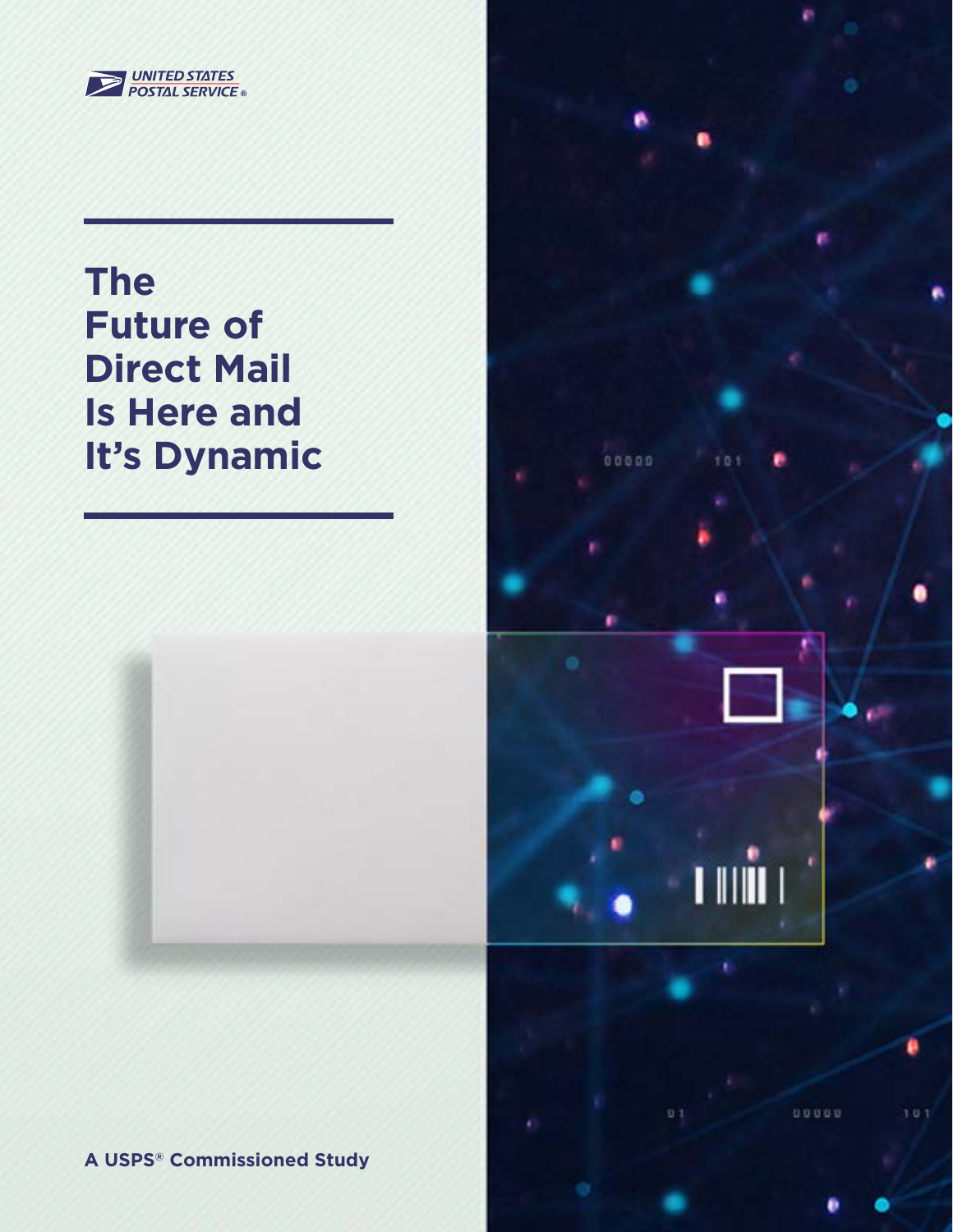

# **TABLE OF CONTENTS**

| I. It's Time to Reevaluate Mail <b>Election Contract Contract Contract Contract Contract Contract Contract Contract</b>                                                 |  |
|-------------------------------------------------------------------------------------------------------------------------------------------------------------------------|--|
|                                                                                                                                                                         |  |
|                                                                                                                                                                         |  |
|                                                                                                                                                                         |  |
|                                                                                                                                                                         |  |
| <b>III. The Facts to Remember (and the Myths to Forget)</b> Allowships 8                                                                                                |  |
|                                                                                                                                                                         |  |
|                                                                                                                                                                         |  |
| Where Digital and Direct Mail Coordination Was Most Effective (assets and a series and a series 10                                                                      |  |
| How Companies are Coordinating Campaigns (and all contained all contained all companies are Coordinating Campaigns (also contained all contained all companies are $11$ |  |
| IV. Gear Up for Digital and Direct Mail Integration <b>Fig. 1. Act 1. Act 12</b>                                                                                        |  |
|                                                                                                                                                                         |  |
|                                                                                                                                                                         |  |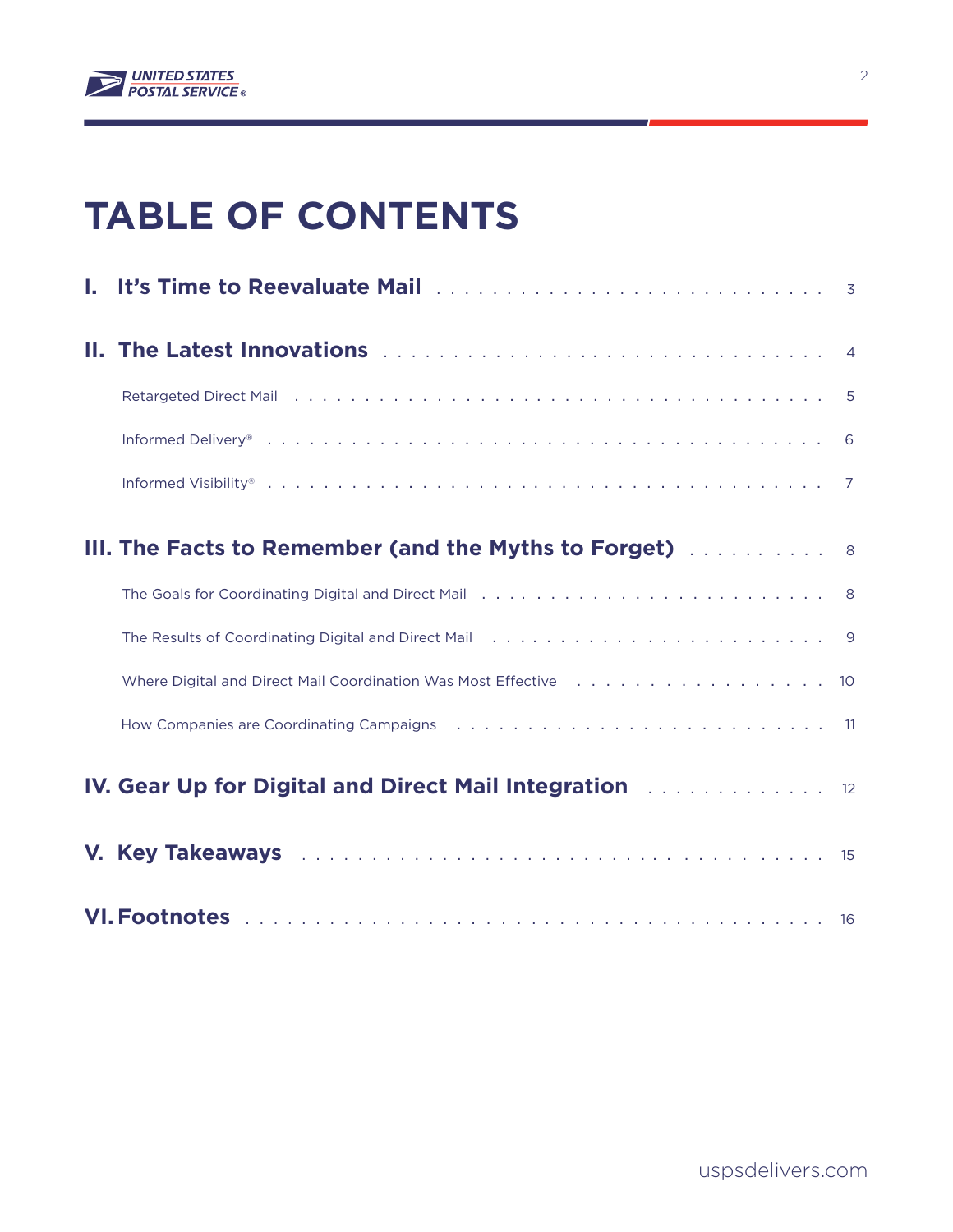

# **It's Time to Reevaluate Mail**

Marketers think they know all the facts about direct mail. The memorability of the medium: higher than most.<sup>1</sup> The response rates: 9% with a house list.<sup>2</sup> The personalization possibilities: infinite. These factors have made direct mail an effective print marketing tool, though one that's unappreciated.

Now, that story has changed. Today's mail is categorically different. Inherently digital, it drives customers to action across every stage of the customer journey. Welcome to the dynamic world of direct mail, where every interaction can create action.

Conducting proprietary research, we found that a more dynamic approach to direct mail is the way forward. It's established a new place in marketing strategies and yearly budgets, all thanks to its effectiveness.

**40%**

**conversion rates when digital and direct mail are combined3**

**of marketing repondents said combining digital and direct mail increased website visits. 4 68%**

**of marketing respondents said combining digital and 60%** of marketing respondents<br>said combining digital and<br>direct mail increased ROI.<sup>4</sup>

Through retargeted direct mail, Informed Delivery® notifications and Informed Visibility® tracking, companies can now begin tapping into the power of mail to drive results in an omni-channel ecosystem.

In the coming pages, we'll dispel common myths about direct mail, replacing them with hard-won truths, and provide tips for marketers looking to merge digital and direct mail into a brand new paradigm.

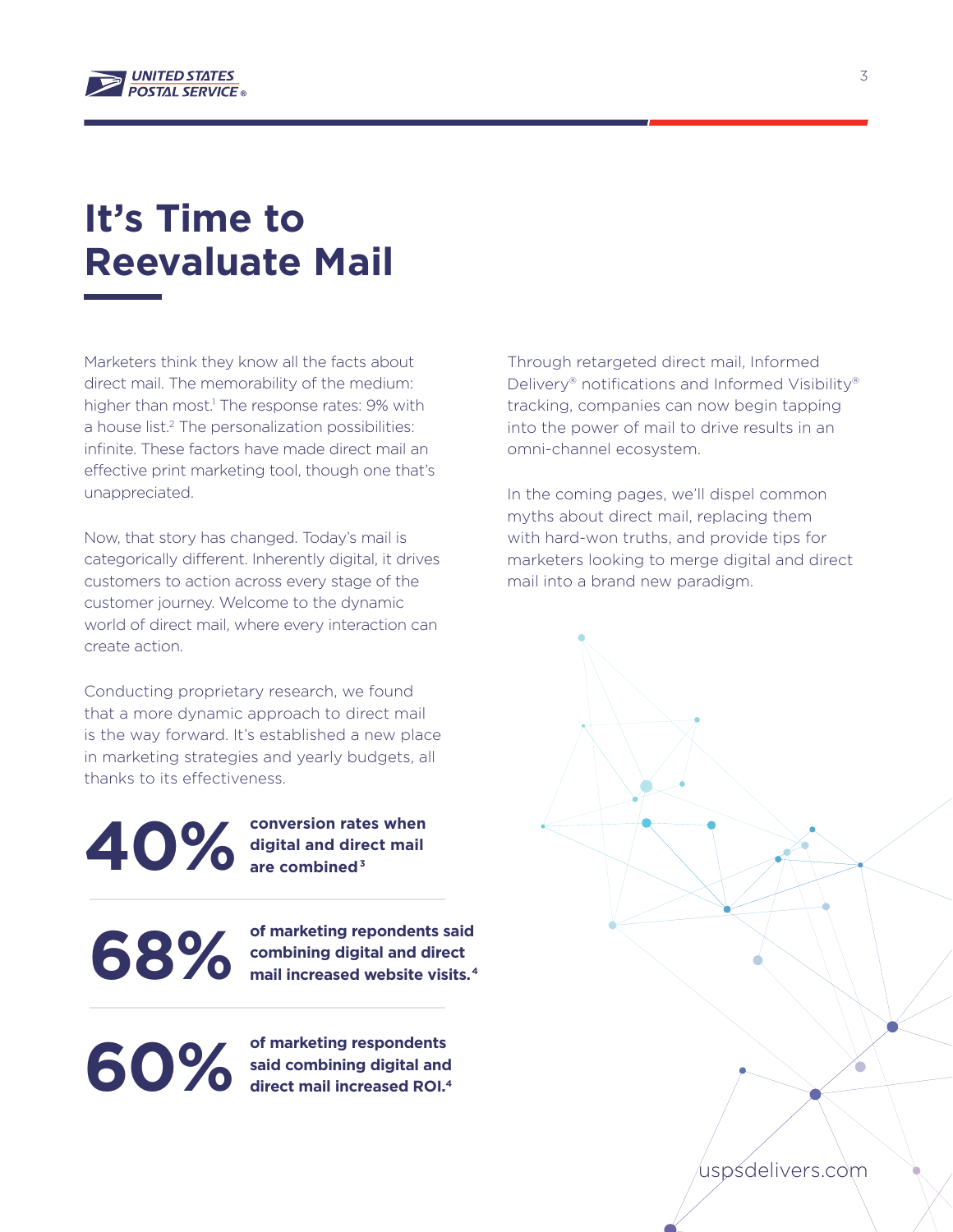

# **The Latest Innovations**

For years, the story of digital and direct mail has been dominated by QR codes®\*, augmented reality (AR) filters, near-field communication (NFC) tags, virtual reality (VR) apps and more.

Now, three digitally driven innovations are changing the landscape and upending how marketers use mail.

**Myth** Direct mail has peaked.

**Fact**

Three innovations are making direct mail more intelligent and effective than ever before.

\*QR code is a registered trademark of Denso Wave Incorporated.

**1990 1994** Near Field Communication Augmented Reality QR Codes

**1968**

Virtual Reality

**1983**

**Timeline of Innovations** 

**Timeline of Innovations** 

**2014** Retargeted Direct Mail

**2016** Informed Visibility®

**2017** Informed Delivery®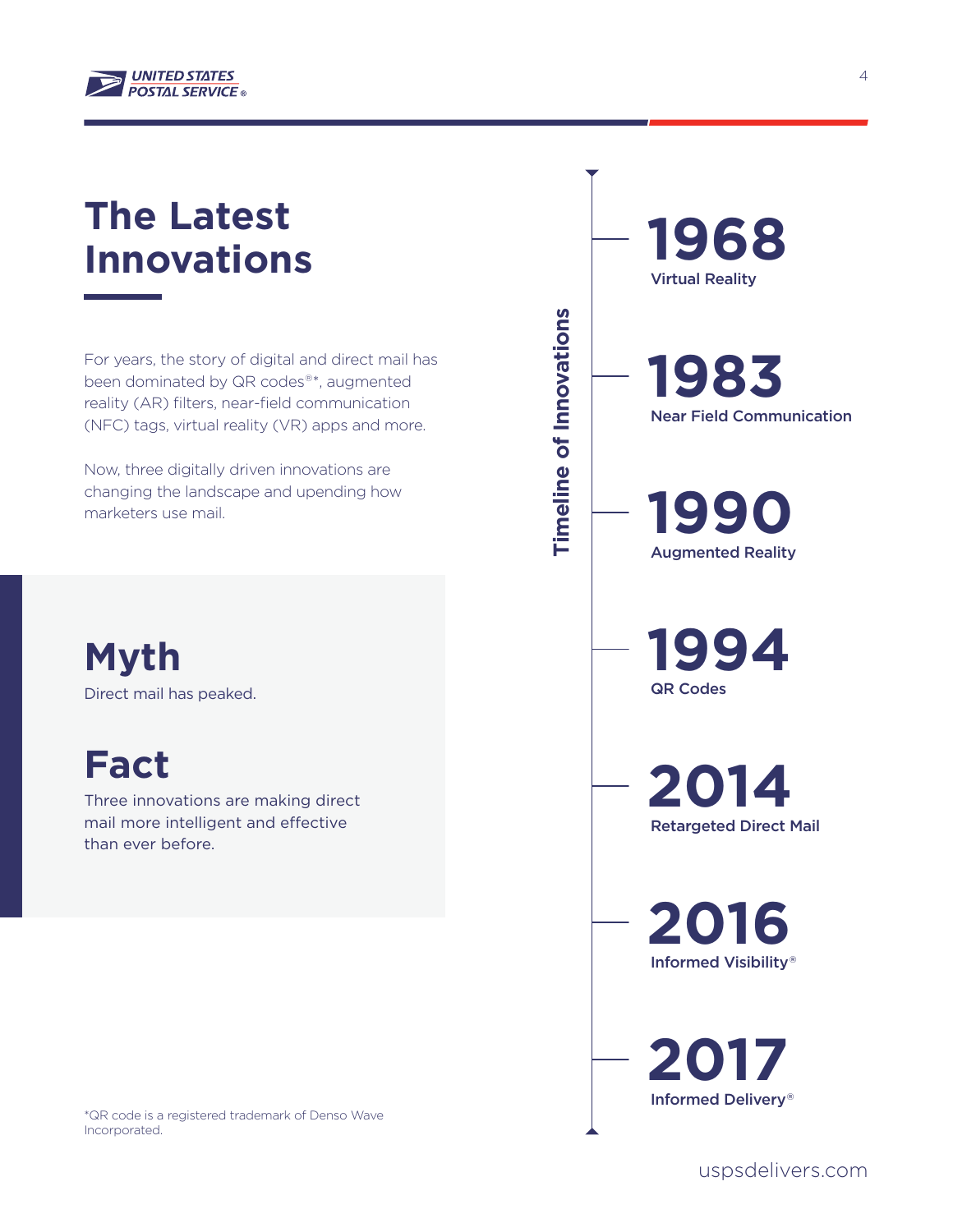

# **Retargeted Direct Mail**

### **How It Works**

With programmatic technology, companies can now see what actions customers take online—whether on a website, email or through social media. Leveraging that information, they can then retarget customers with personalized direct mail sent within 12 to 24 hours of the initial interaction.

#### **The Benefits**

Mail can be hyper-targeted and sent while a brand and products are top of mind. Marketers saw a 300-400% lift in conversion rates when targeting cart abandoners specifically.<sup>5</sup>

#### **Survey Says**



65% of marketing respondents reported an increase in **website traffic**<sup>4</sup>

47% of marketing respondents reported an increase in **conversions**<sup>4</sup>





Digital Interaction DM Piece Sent Digital Interaction or In-Store Action

**Myth**

Direct mail takes weeks to create, design and send.

**Fact**

With retargeted direct mail, a mailpiece can be sent within 12-24 hours of a digital interaction.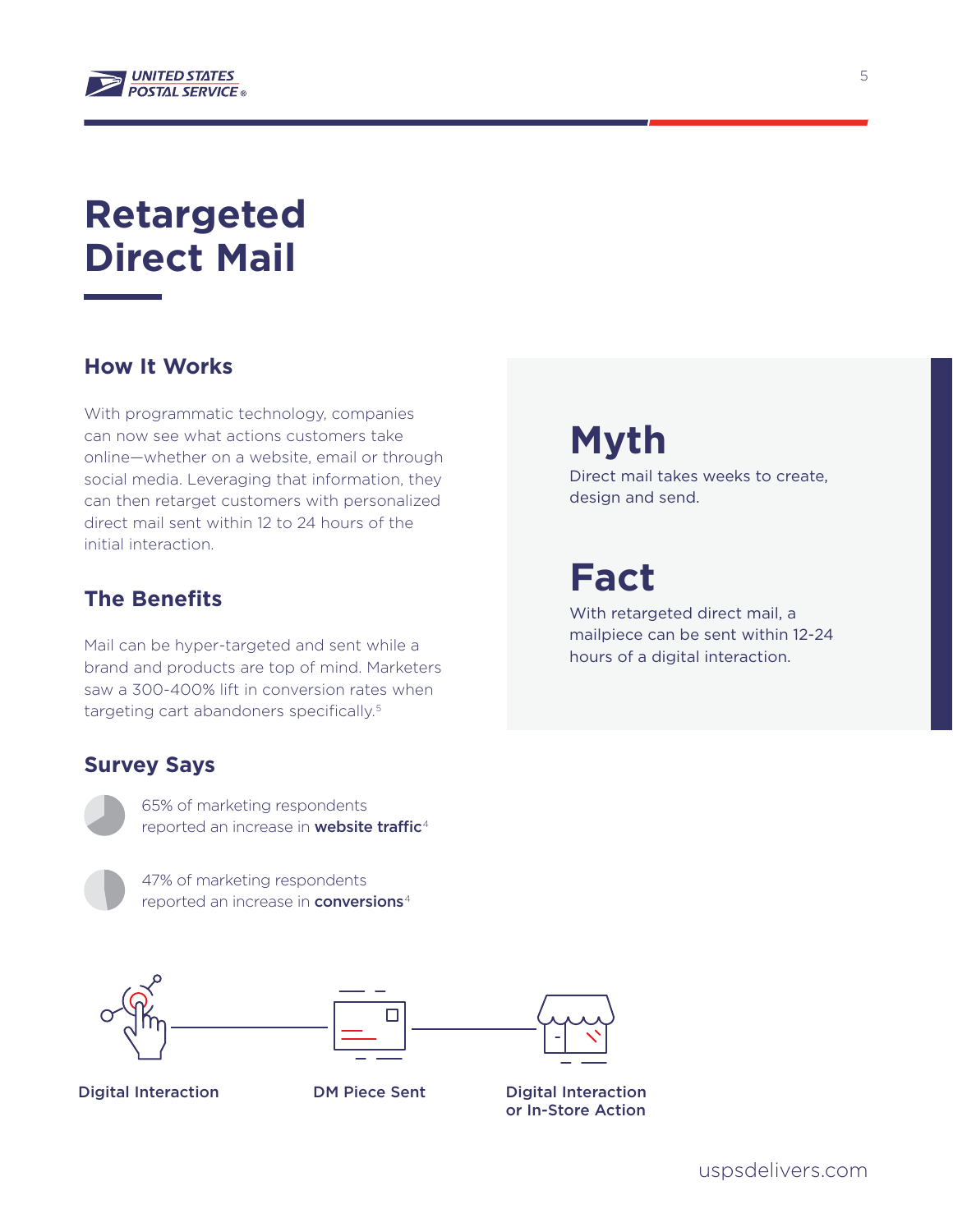

# **Informed Delivery®**

### **How It Works**

With Informed Delivery notifications from USPS®, companies can connect direct mail and digital marketing strategies. The feature provides customers with a daily preview of their mail, showing exterior images of letter-size mailpieces—all viewable via USPS mobile app, email notification or online dashboard.

In the preview, customers also can access digital ride-along content associated with a direct mail campaign. This content can drive them to a company's website, social channel, app, video and more.

### **The Benefits**

This triple impression allows users to interact with digital content associated with their mailpiece. It also provides marketers with valuable data, such as email open rates and click-through rates. In fact, 68% of notifications are opened daily.<sup>6</sup>

#### **Survey Says**

39% of marketing respondents reported an increase in **website traffic**<sup>4</sup>



36% of marketing respondents reported an increase in ROI<sup>4</sup>



DM Piece Sent Digital Preview with Ride-Along Content DM Piece Received

Digital Interaction or In-Store Action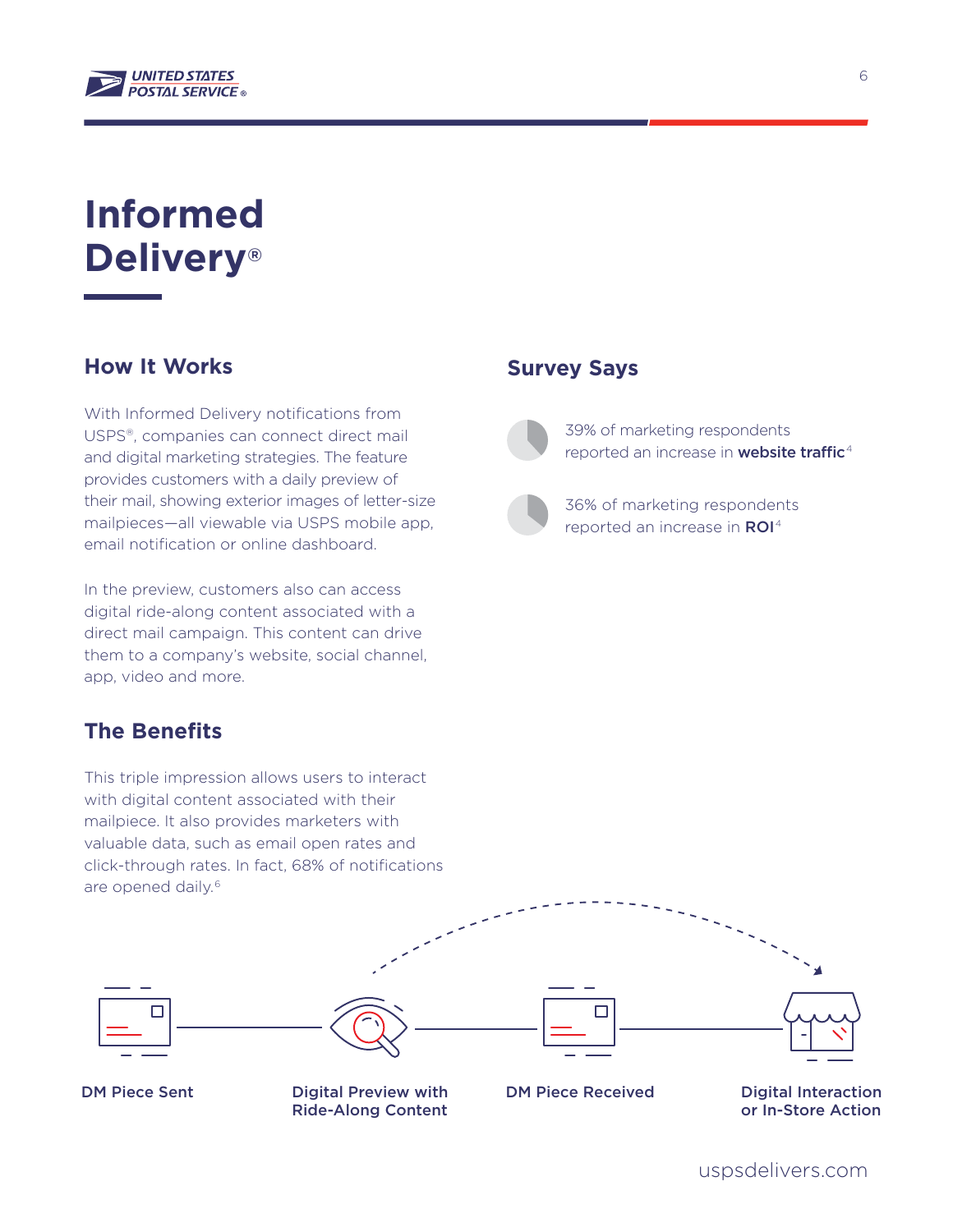

# **Informed Visibility®**

### **How It Works**

This tool from USPS® provides end-to-end mail tracking for barcoded letters, flat pieces, bundles and more. Leveraging Informed Visibility tracking, marketers can know when mail has been delivered.

### **The Benefits**

By monitoring mail tracking, marketers can instantly coordinate their efforts on complementary digital channels like paid media and social. This helps ensure omni-channel campaigns are both timely and optimized for effectiveness.

#### **Survey Says**





DM Piece Received Marketer Alerted Campaign Activated



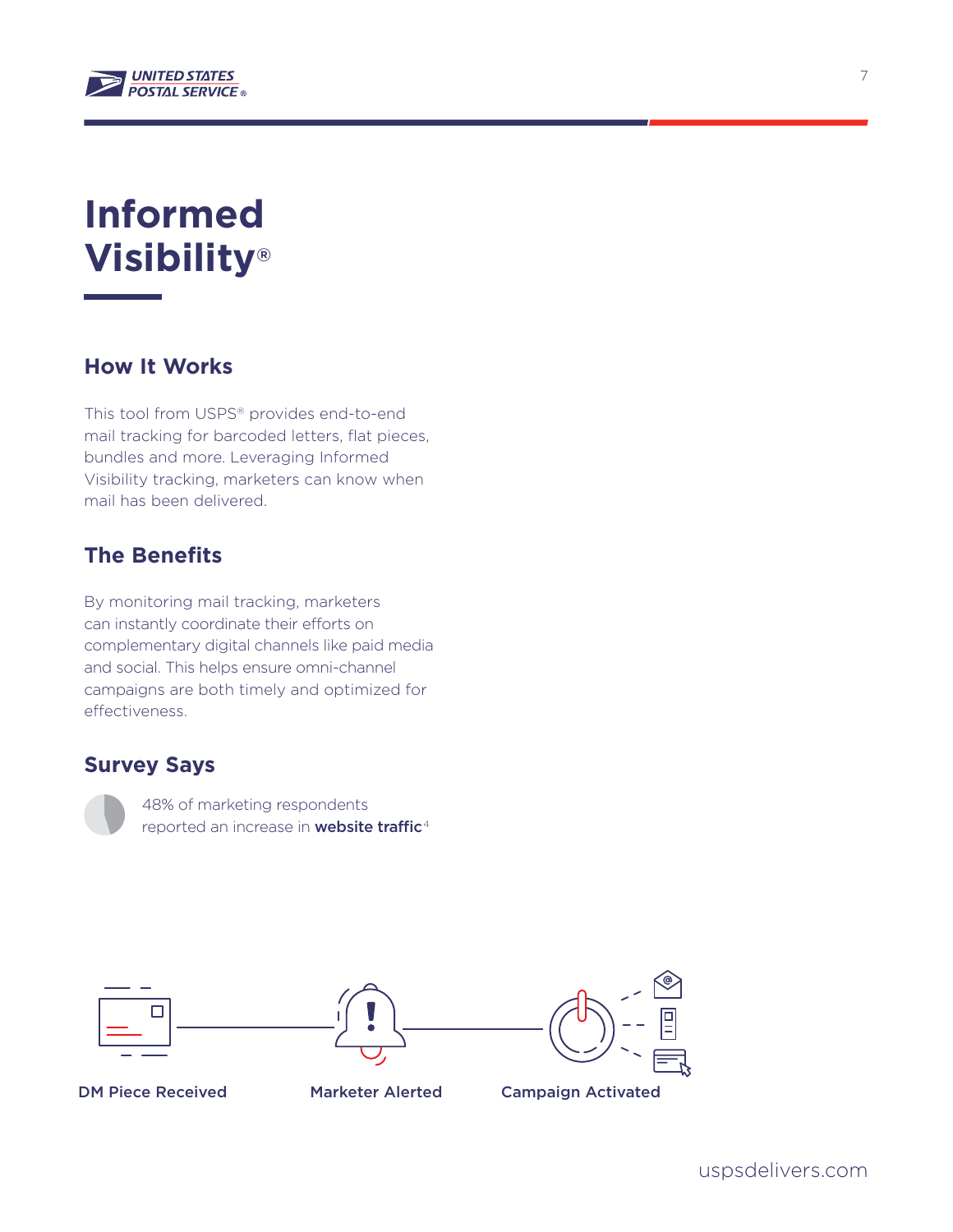

## **The Facts to Remember (and the Myths** to Forget)

In conducting our research, we spoke to marketing decision-makers across four industries: retail, digital commerce, financial services and telecommunications. The results upended years of sniping at direct mail as an old and ineffective medium. Direct mail that's more dynamic tells a whole new story.

### **Myth 13%**

Marketers have stopped relying on mail.

# **Fact**

Our survey found marketing respondents were committing 30% of their budgets to direct mail. Their goals: for digital and direct mail campaigns to drive purchasing, site visits, sign-ups and store visits.

The Postal Service has felt the lift, with spend on its USPS Marketing Mail® product up \$184.1 million year over year.7

### **The Goals for Coordinating Digital and Direct Mail**

*According to marketing decision-makers <sup>4</sup>*

#### Purchasing

**71%**

#### Visiting a website

**67%**

#### Getting sign-ups

**41%**

#### Visiting a physical store/business location

**40%**

Downloading an app or asset

**21%**

Revisiting an abandoned cart

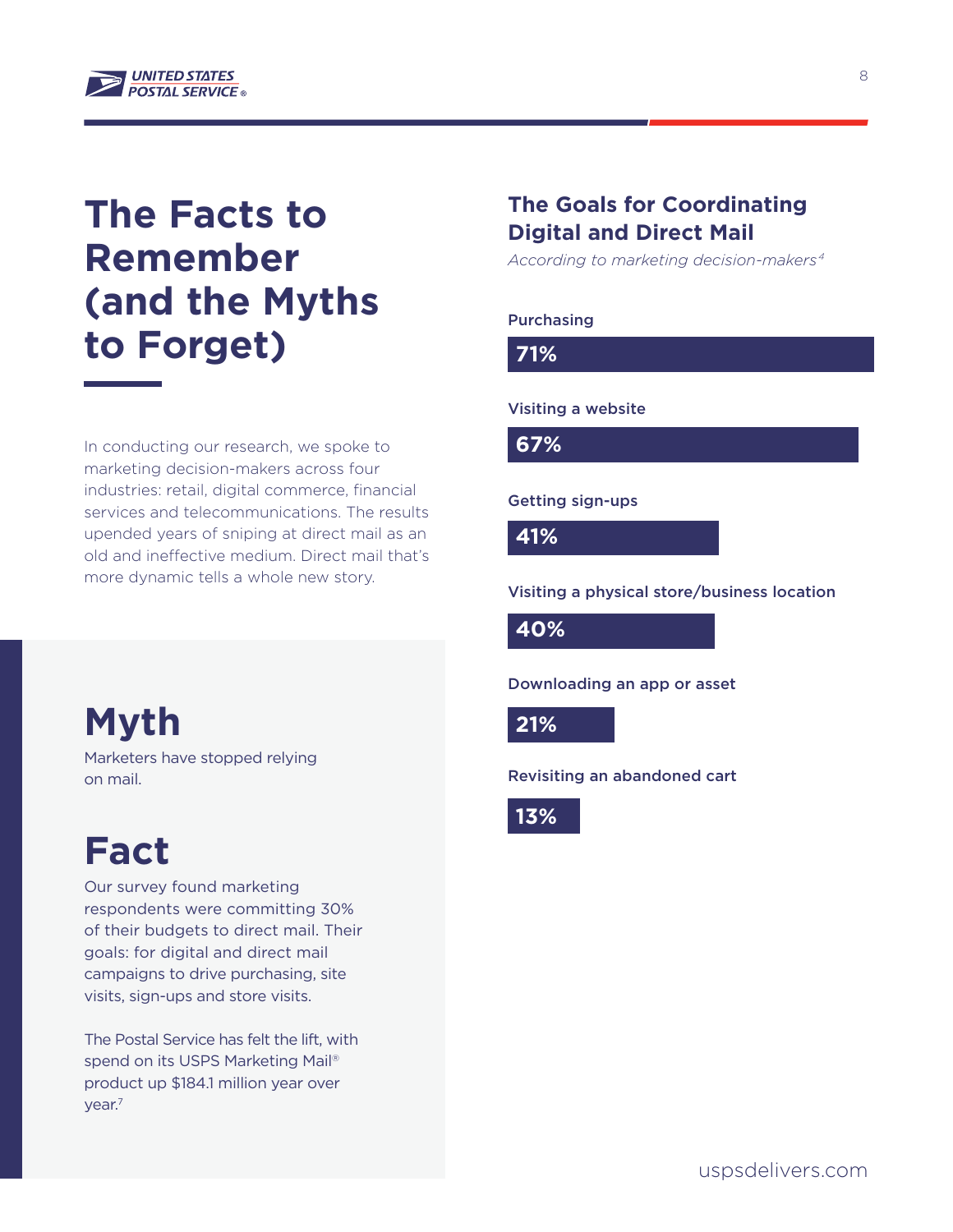

# **The Results of Coordinating Digital and Direct Mail**

*According to marketing decision-makers <sup>4</sup>*

**68%** Increased website visits

> **63%** Increased response rate

> > **60%** Increased ROI

**53%** Increased leads **Myth**

Direct mail is ineffective at driving digital actions.

**Fact**

Direct mail that's more dynamic drives website visits, increases digital response rates, lead generation and ROI.

**39%** Increased traffic to a physical store or business location

**11%**

Increased downloads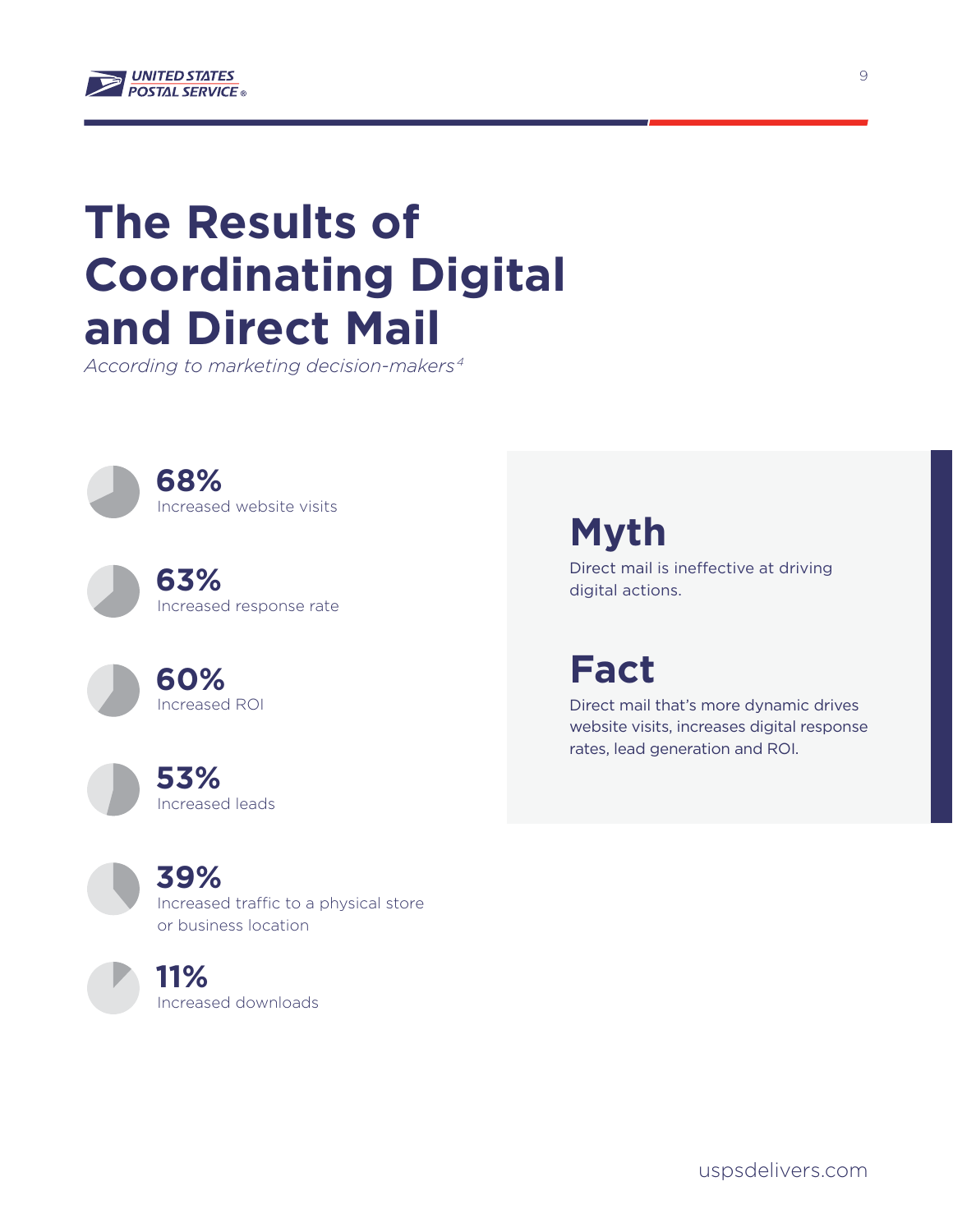

# **Where Digital and Direct Mail Coordination Was Most Effective**

*According to marketing decision-makers <sup>4</sup>*



## **Myth**

Direct mail only penetrates the upper marketing funnel.

### **Fact**

In our survey, marketing respondents found direct mail to be effective across the entire customer journey.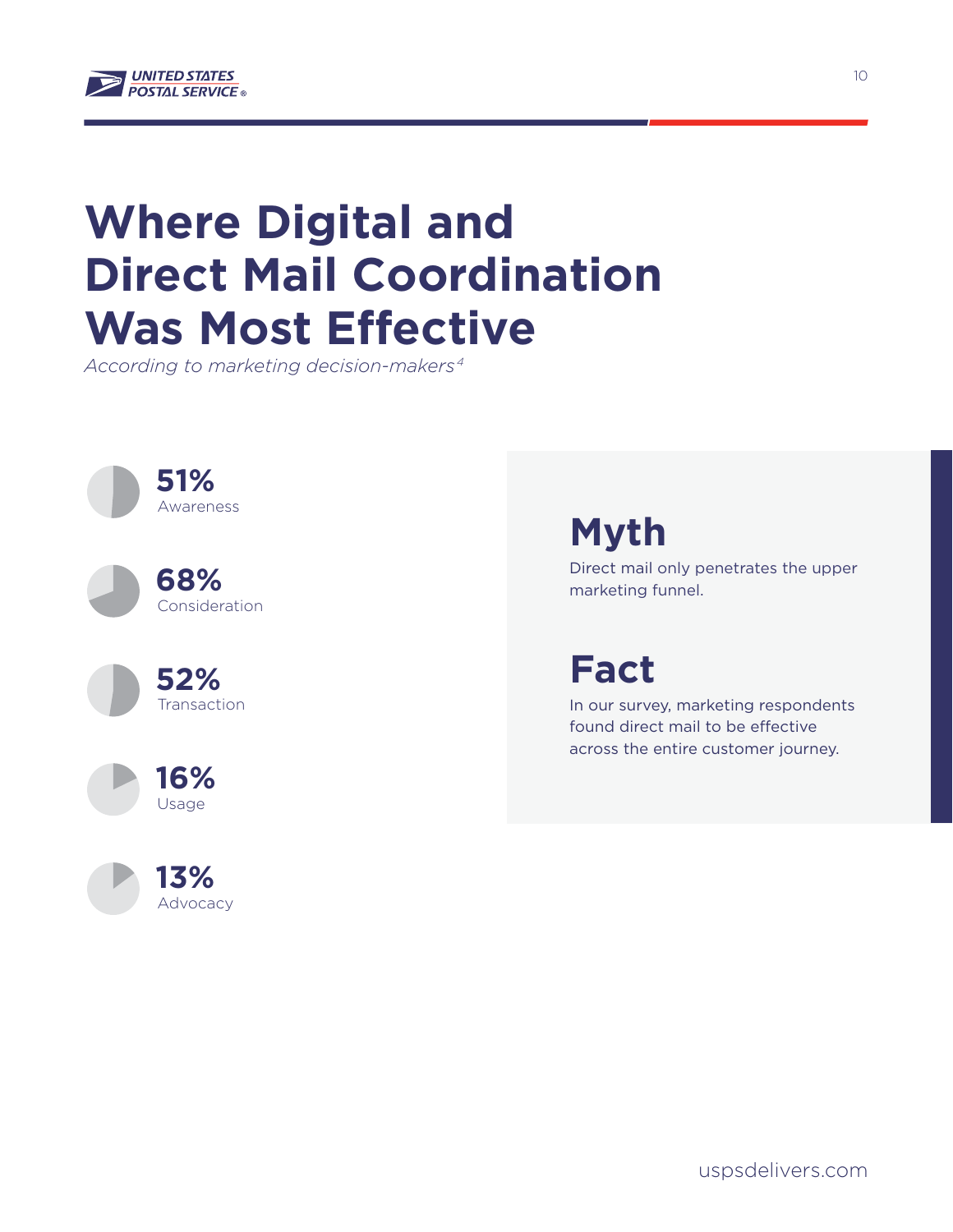

# **How Companies Are Coordinating Campaigns**

*According to marketing decision-makers <sup>4</sup>*

**80%** Drive traffic from direct mail to digital channels

**76%** Integrate a unique URL or discount code in direct mail

**61%** Timing digital media once direct mail is delivered to customers

**51%** Sending personalized direct mail based on online behavior

**49%** Creating a digital version of direct mail



**15%**

Using QR codes®\* in direct mail



### **7%**

Embedding AR or VR in direct mail

## **Myth**

Mail is siloed and unable to integrate with other channels.

### **Fact**

Marketing respondents regularly coordinate mail and digital channels 60% of the time.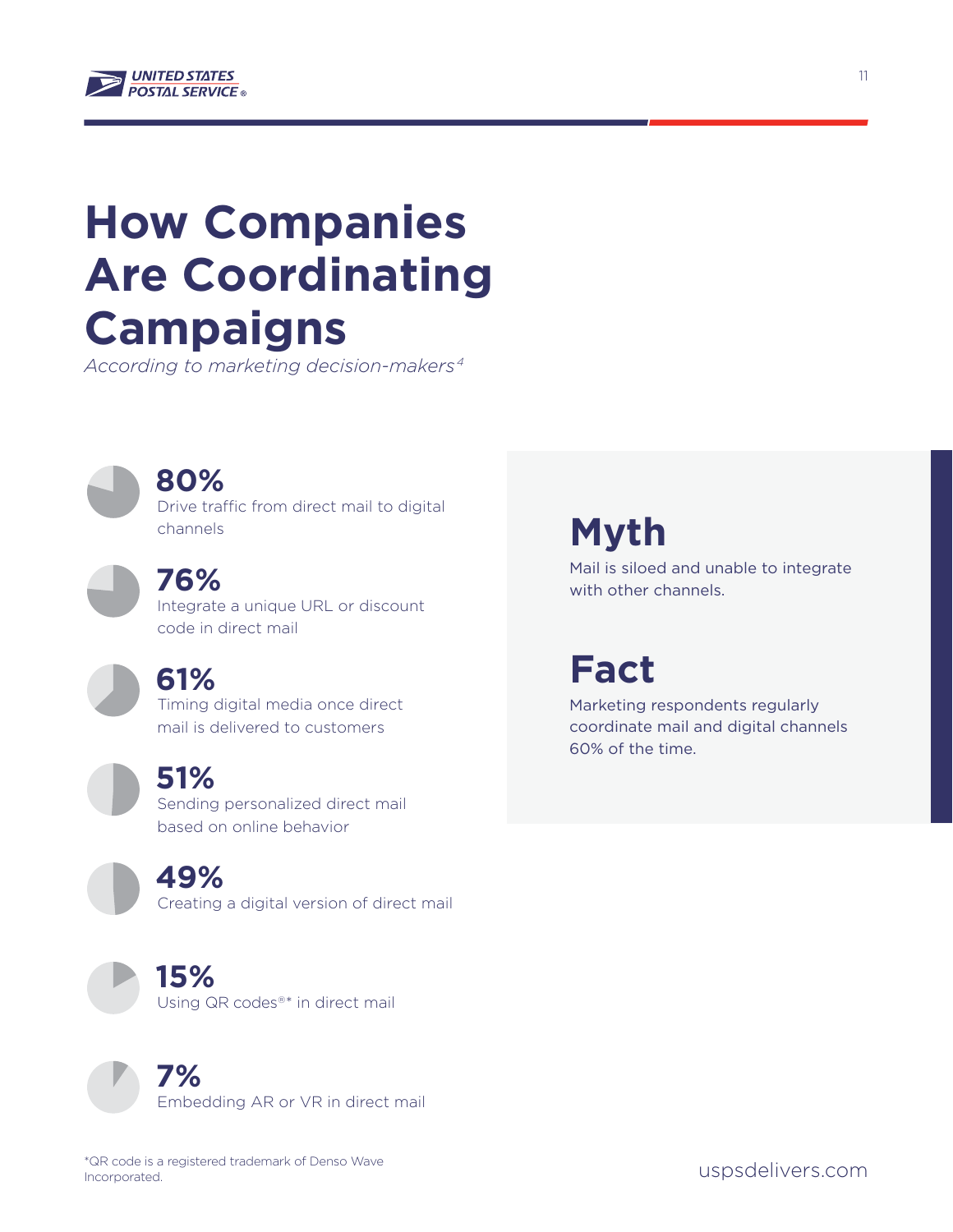

# **Gear Up for Digital and Direct Mail Integration**

Ready to add dynamic digital mail into your marketing mix? We unearthed common issues marketing respondents face when coordinating both channels. Learn how to tackle them in the tips ahead.<sup>4</sup>

#### **Production Time**

61% of marketing respondents said the length of a standard direct mail production cycle hampered the coordination of campaigns.

#### **PRO TIP**

Direct mail campaigns don't have to have long production cycles. Avoid odd mailpiece shapes and sizes as well as unnecessary finishes to save time. Better yet, work with a printer with the best automation technology. That way you can leverage machines with camera matching capabilities to help get your mailpieces out sooner.<sup>8</sup>

#### **Price**

59% of marketing respondents attributed their issue with coordinating digital and direct mail to production costs.

#### **PRO TIP**

To cut costs, bid multiple printers. During the vetting process, determine which one can most efficiently deliver the direct mail campaign you have in mind. You also can create templates of your direct mail to prevent having to design new pieces for each marketing effort.<sup>9</sup> This is a key part of retargeted direct mail, allowing you to run "always on" campaigns that can be sent after any digital interaction.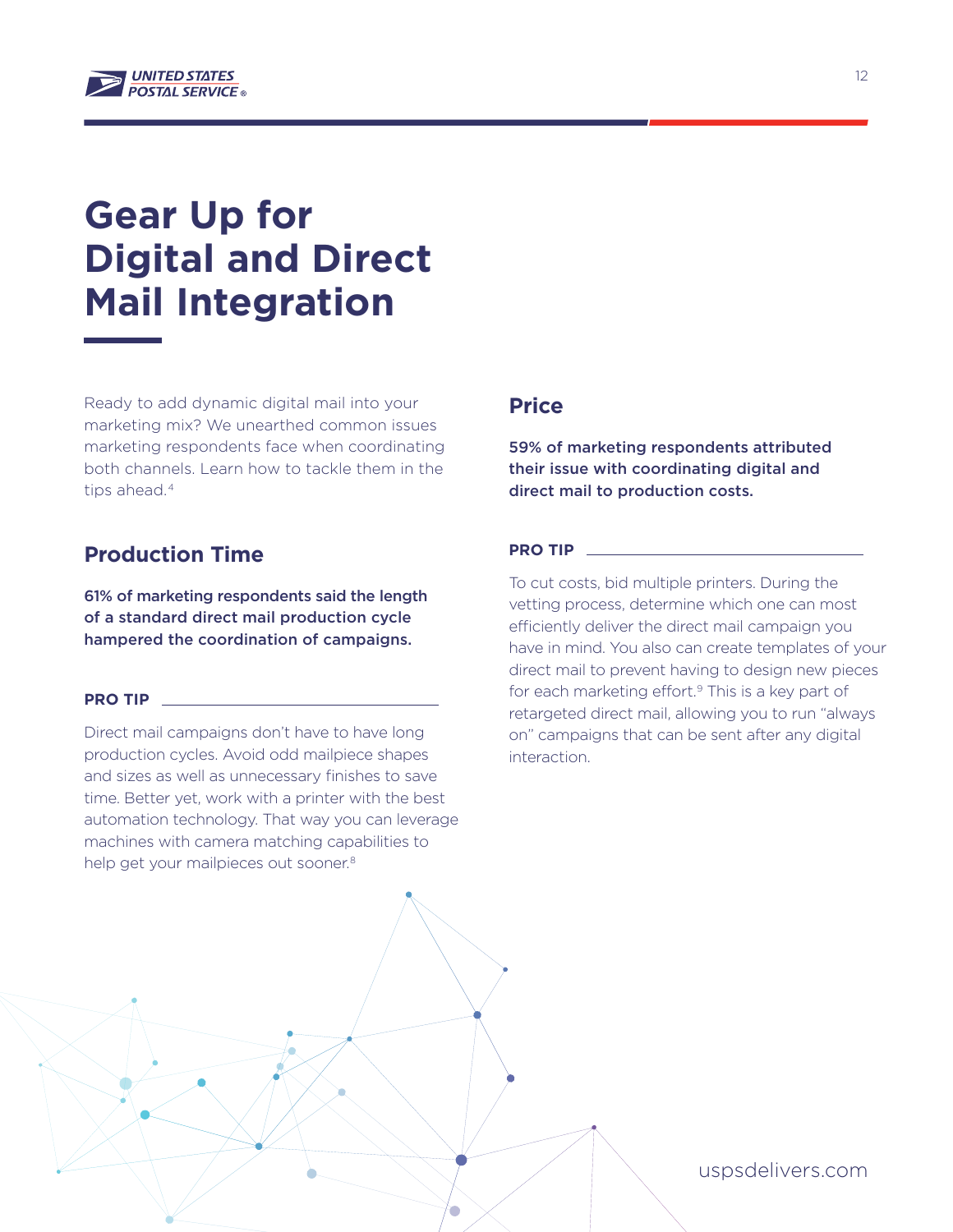

# **Gear Up for Digital and Direct Mail Integration**

### **Silos**

55% of marketing respondents said siloed data challenged integration efforts.

#### **PRO TIP**

To truly integrate teams, consider consolidating data management systems and creating a single customer data platform for marketing and sales. By conducting an audit of each department's data collection methods, your company can decide what can be merged or discarded.<sup>10</sup> After assessing your systems, get management to invest in cross-functional training for your teams.<sup>11</sup>

#### **Lack of Integration**

43% of marketing respondents said the lack of integration of DM within media planning and agency processes prevented coordination.

#### **PRO TIP**

Create a culture of communication between your company and your agencies and mail service providers (MSPs), allowing you to align on omni-channel strategies and share necessary documents.<sup>12</sup> This can help during campaign planning, when your agencies, MSPs and internal teams can share omni-channel data.

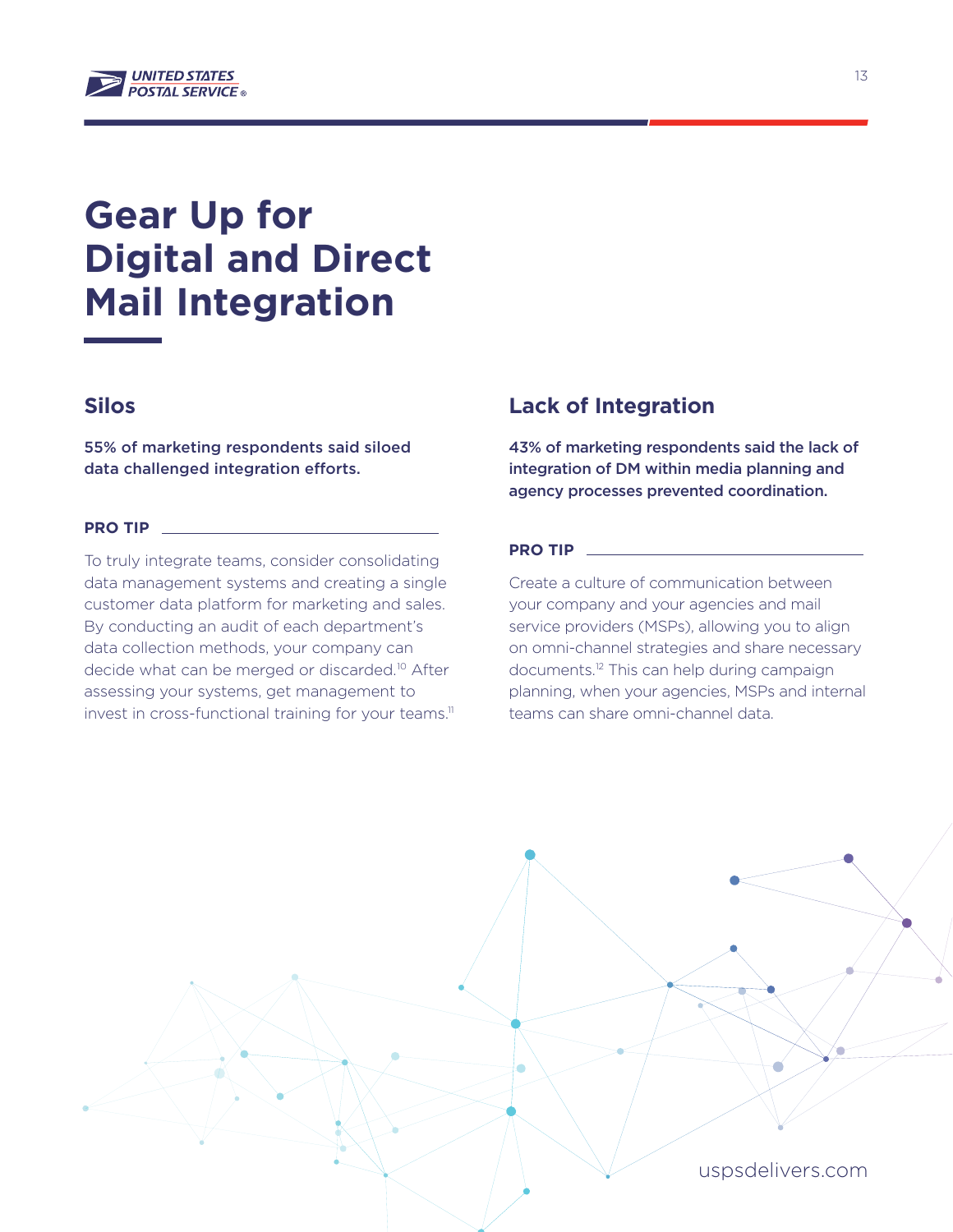

# **Gear Up for Digital and Direct Mail Integration**

### **Lack of Buy-In from Leadership**

21% of marketing respondents cited a lack of support from leadership.

#### **PRO TIP**

Gather analytics on your current channels and decide where direct mail can help improve digital campaigns. Once you have your learnings, involve stakeholders early on and show them the value of integration. Tailor your messaging to executives' motivations and keep them in the loop about the progress of your projects.<sup>13</sup>

#### **Expertise**

16% of marketing respondents stated a lack of knowledge about direct mail hindered their efforts.

#### **PRO TIP**

To boost your direct mail expertise, explore our site. We have content covering: retargeted direct [mail](https://www.uspsdelivers.com/programmatic-mail-guide/), [Informed Delivery® notifications](https://www.uspsdelivers.com/creating-interactive-experiences-with-informed-delivery/) and the [National Postal Forum](https://www.uspsdelivers.com/national-postal-forum/), the annual mail industry conference. Be sure to promote a culture of mentoring, professional training and crossdiscipline work-sharing as well.

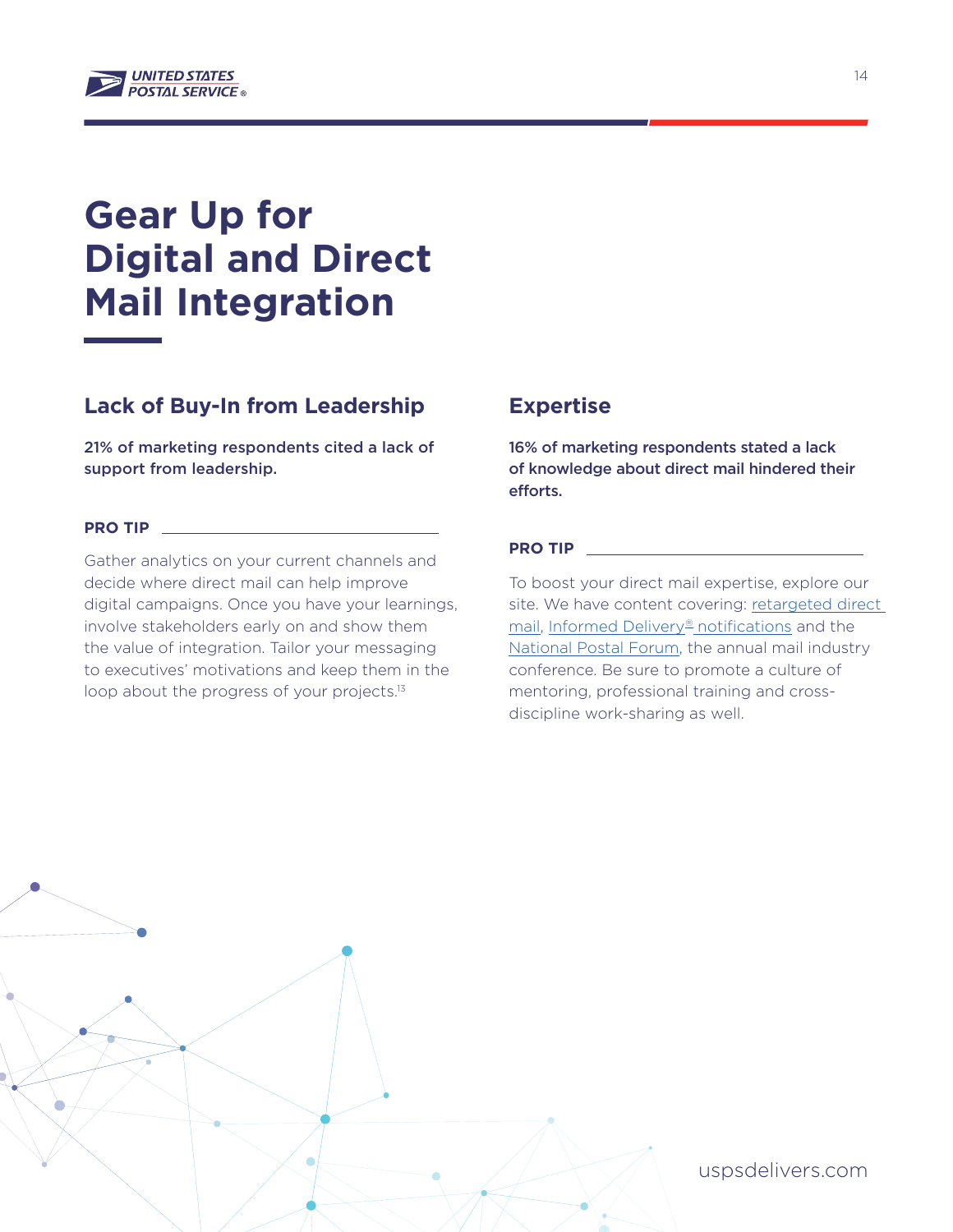

# **Key Takeaways**

Direct mail has fundamentally changed in recent years—and for the better. What once was a staid print medium has become a hyper-targeted marketing tool powered by digital intelligence.

• Retargeted direct mail, Informed Delivery® notifications and Informed Visibility® tracking are making mail more intelligent and effective than ever before.

• Marketing respondents are hoping for digital and direct mail campaigns to **drive** purchasing, site visits, sign-ups and store visits.

• Research shows that a more dynamic approach to direct mail drives website visits, increases ROI, response rates and lead generation.

Thanks to the latest innovations, companies can now achieve their marketing goals from awareness through purchase and beyond, earning repeat sales. Direct mail that's more dynamic has reworked the very fabric of a physical channel, bringing it in lockstep with digital. The time for doubt and skepticism has passed.

**A more dynamic approach to direct mail has arrived, with the potential to create action from every interaction.**